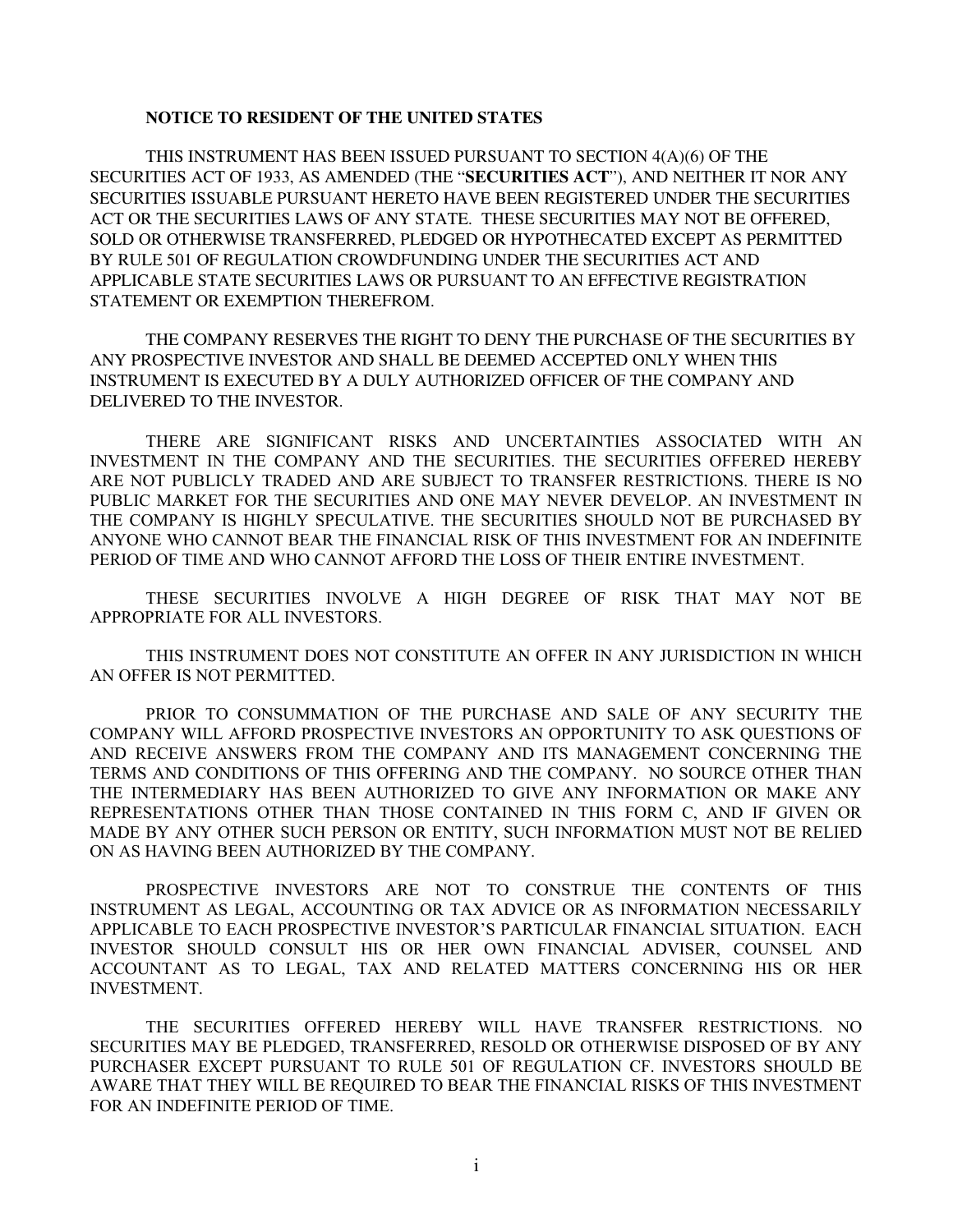#### **NOTICE TO RESIDENTS OF THE STATE OF NEW YORK.**

ANY SECURITIES ISSUANCE PURSUANT HERETO ARE NOT BEING OFFERED TO ANY PERSON IN THE STATE OF NEW YORK AND MAY NOT BE OFFERED, SOLD, OR OTHERWISE TRANSFERRED, PLEDGED OR HYPOTHECATED, DIRECTLY OR INDIRECTLY, WITHIN THE STATE OF NEW YORK.

#### **SPECIAL NOTICE TO FOREIGN INVESTORS**

THESE SECURITIES ARE NOT BEING OFFERED OR SOLD TO ANYONE WHO LIVES OUTSIDE THE UNITED STATES. THE COMPANY RESERVES THE RIGHT TO DENY THE PURCHASE OF THE SECURITIES BY ANY FOREIGN INVESTOR.

#### **NASAA UNIFORM LEGEND**

IN MAKING AN INVESTMENT DECISION INVESTORS MUST RELY ON THEIR OWN EXAMINATION OF THE PERSON OR ENTITY CREATING THE SECURITIES AND THE TERMS OF THE OFFERING, INCLUDING THE MERITS AND RISKS INVOLVED.

THESE SECURITIES HAVE NOT BEEN RECOMMENDED BY ANY FEDERAL OR STATE SECURITIES COMMISSION OR REGULATORY AUTHORITY. FURTHERMORE, THE FOREGOING AUTHORITIES HAVE NOT CONFIRMED THE ACCURACY OR DETERMINED THE ADEQUACY OF THIS DOCUMENT. ANY REPRESENTATION TO THE CONTRARY IS A CRIMINAL OFFENSE.

#### **NOTICE REGARDING ESCROW AGENT**

PRIMETRUST, THE ESCROW AGENT SERVICING THE OFFERING, HAS NOT INVESTIGATED THE DESIRABILITY OR ADVISABILITY OF AN INVESTMENT IN THIS OFFERING OR THE SECURITIES OFFERED HEREIN. THE ESCROW AGENT MAKES NO REPRESENTATIONS, WARRANTIES, ENDORSEMENTS, OR JUDGEMENT ON THE MERITS OF THE OFFERING OR THE SECURITIES OFFERED HEREIN. THE ESCROW AGENT'S CONNECTION TO THE OFFERING IS SOLELY FOR THE LIMITED PURPOSES OF ACTING AS A SERVICE PROVIDER.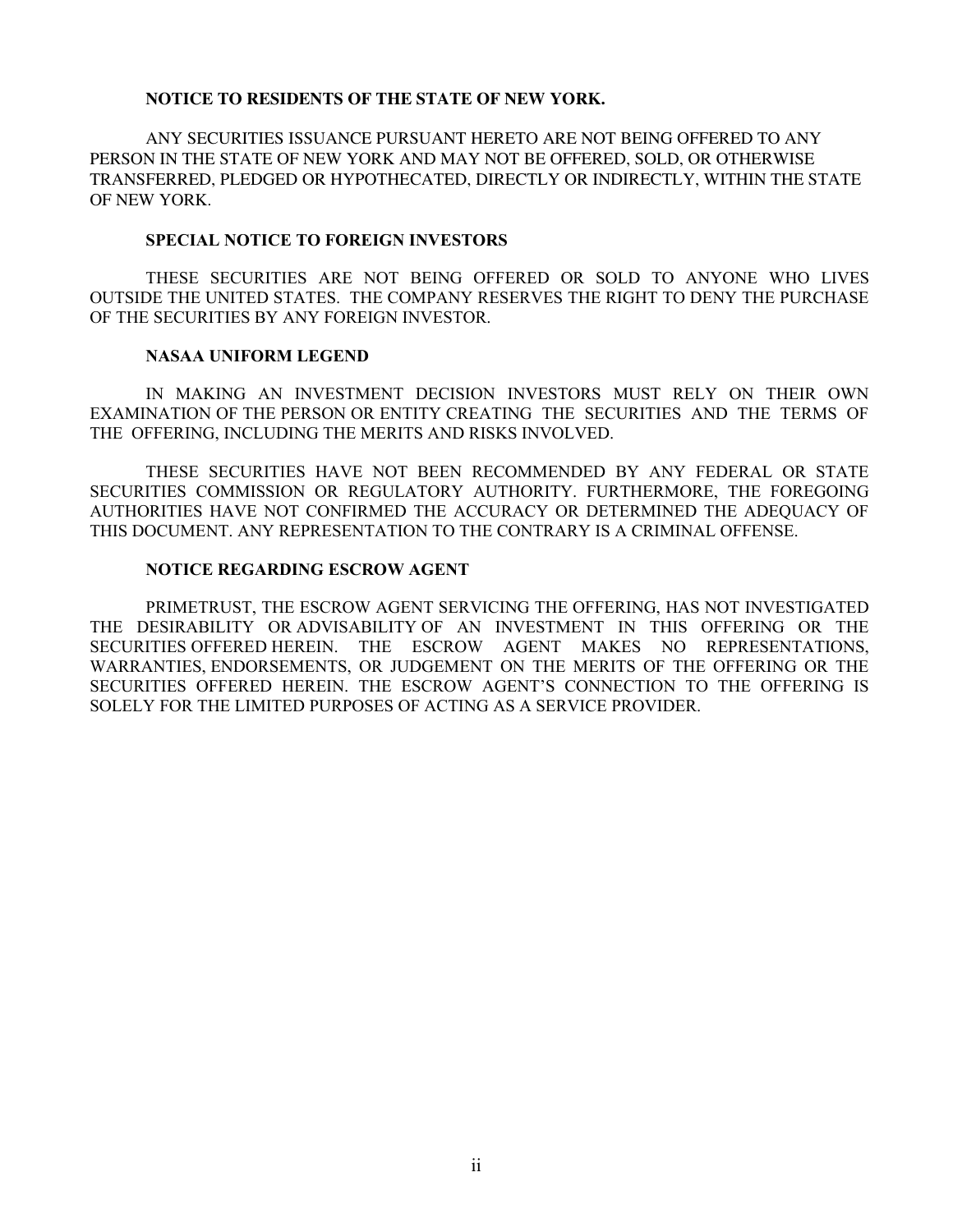# **PRIVILEGED AND CONFIDENTIAL – DO NOT FORWARD OR DISTRIBUTE DRAFT**

# **PHUNCOIN, INC.**

## **CROWD TOKEN RIGHTS AGREEMENT**

THIS CERTIFIES THAT in exchange for the payment by \_\_\_\_\_\_\_\_\_\_\_\_ (the "**Purchaser**") of \$investment\_amount\$ (the "*Purchase Amount*") on or about [●] [●], 2019, to PhunCoin, Inc. a Wyoming corporation (the "*Company*"), a wholly-owned subsidiary of Phunware, Inc., a Delaware corporation ("*Parent Company*") hereby issues to the Purchaser the rights (the "*Rights*") to certain Tokens (as defined below) subject to the terms set forth below.

 "*Tokens*", or "*PhunCoin*" means virtual securities accounted for on a blockchain-based computer network, issued by the Company or an Affiliate of the Company.

 "*Token Allocation***"** shall mean the number of Tokens due to the Purchaser pursuant to **Section 1** which can be found by dividing (x) the Purchase Amount by (y) the Price Per Token (as defined below).

"*Price Per Token*" shall mean \$0.008 multiplied by Discount Rate (i.e., \$0.002).

### "*Discount Rate*" is 25%

See **Section 2** for certain additional defined terms.

### *1) Events*

- a) **Distribution Event.** Upon the expiration of the Lock-Up Period (provided such expiration is before the expiration or termination of this instrument), this instrument shall automatically convert into, and the Company shall automatically issue to the Purchaser its Token Allocation pursuant to Section 1(b) (a "*Distribution Event*"). "*Lock-Up Period*" means the period beginning on the effective date of this instrument and ending on the earliest of (i) a System Launch, (ii) one (1) year after the effective date of this instrument or (iii) the date the Company determines, in its sole discretion, that Resale Restrictions (as defined below) are available with respect to the Tokens. "Resale Restrictions" means an alternative trading system and/or technology that allows resale restrictions with respect to the Token that are required by applicable securities laws to be embedded in the blockchain, the Tokens or any smart contract related to the foregoing.
- b) **Token Conversion Mechanics**. Upon a Distribution Event, the Company or its Affiliate will provide the Purchaser with a number of Tokens equal to the Token Allocation subject to such terms as may be determined by the Company and its Affiliates. Upon a Distribution Event the Purchaser will receive its Token Allocation at the digital address provided by the Purchaser (subject to the conditions of Section(b)(ii)) to the Company through Republic's (defined below) platform (rounded up to the next whole number if such number is a fraction).

In connection with the issuance of Tokens to the Purchaser pursuant to this Section  $1(b)$ :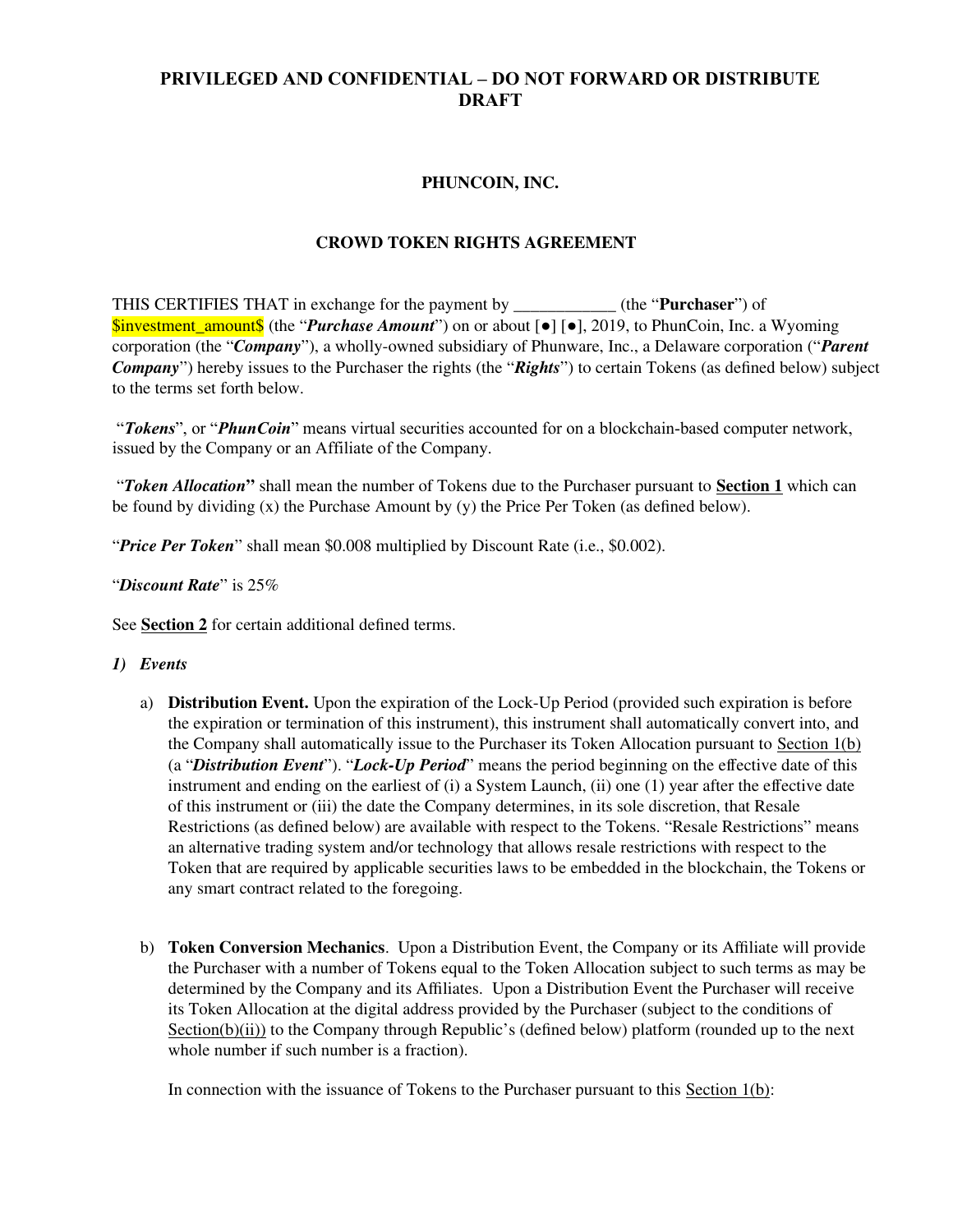- i) The Purchaser will execute and deliver to the Company any and all other transaction documents related to this Agreement as are reasonably requested by the Company, including verification of accredited investor status or non-United States person status under applicable securities laws, and provide any identification documents as required pursuant to the Company's anti-money laundering policy; and
- ii) The Purchaser will be required to create an account with a supported wallet, subject to approval of the Company, to which Purchaser's Tokens will be sent in connection with the Token Distribution (the "*Purchaser's Wallet Address*"). For avoidance of doubt, the account address must be under the direct or indirect control of the Purchaser and shall not be under the direct or indirect control of a third party. Upon notice from the Company, the Purchaser will have thirty (30) calendar days to create the Purchaser's Wallet Address. In the event the Purchaser fails to timely provide the Company with a Purchaser's Wallet Address, the Company may extend to the Purchaser additional time to provide the Purchaser's Wallet Address or return to the Purchaser the Purchase Amount, in full satisfaction of its obligations under this Agreement.
- c) **Dissolution Event**. If there is a Dissolution Event before this instrument expires or terminates, the Company will pay an amount equal to the Purchase Amount to the Purchaser immediately prior to, or concurrent with, the consummation of the Dissolution Event, subject to the rights and preferences of the holders of the Company's capital stock and/or debt, as set forth in the Company's Certificate of Incorporation, as it may be amended from time to time. If immediately prior to the consummation of the Dissolution Event, the assets of the Company legally available for distribution to the Purchaser and all holders of all other Crowd Token Rights Agreements (the "*Dissolving Purchasers*"), as determined in good faith by the Company's board of directors, are insufficient to permit the payment to the Dissolving Purchasers of their respective Purchase Amounts, then the entire assets of the Company legally available for distribution, following all distributions to the holders of the Company's debt, will be distributed with equal priority and *pro rata* among the Dissolving Purchasers in proportion to the Purchase Amount they would otherwise be entitled to receive pursuant to this Section 1(c). For the avoidance of doubt, funds from the parent company shall not be available for the Dissolving Purchasers.
- d) **Termination.** This instrument will expire and terminate upon the earlier of (i) the issuance of Tokens to the Purchaser pursuant to Section  $1(b)$ ; (ii) the payment, or setting aside for payment, of amounts due the Purchaser pursuant to Section 1(c); and (iii) twelve months from the date hereof (as it may be extended, the "*Deadline Date*"), should the System Launch not have occurred as of such date; provided that, the Company shall have the right to extend the Deadline Date by six (6) months, in its sole discretion. Upon such termination, any right to receive the Tokens shall also be terminated and have no force or effect.
- e) In the event the Purchaser's Wallet Address, as provided to the Company, is incorrect, due to the fault of the Purchaser, the Purchaser shall have no right to Tokens.

### **2)** *Definitions*

"*Affiliate*" means any person that, directly or indirectly through one or more intermediaries, controls, or is controlled by, or is under common control with, another party. The term "control", "controlled", or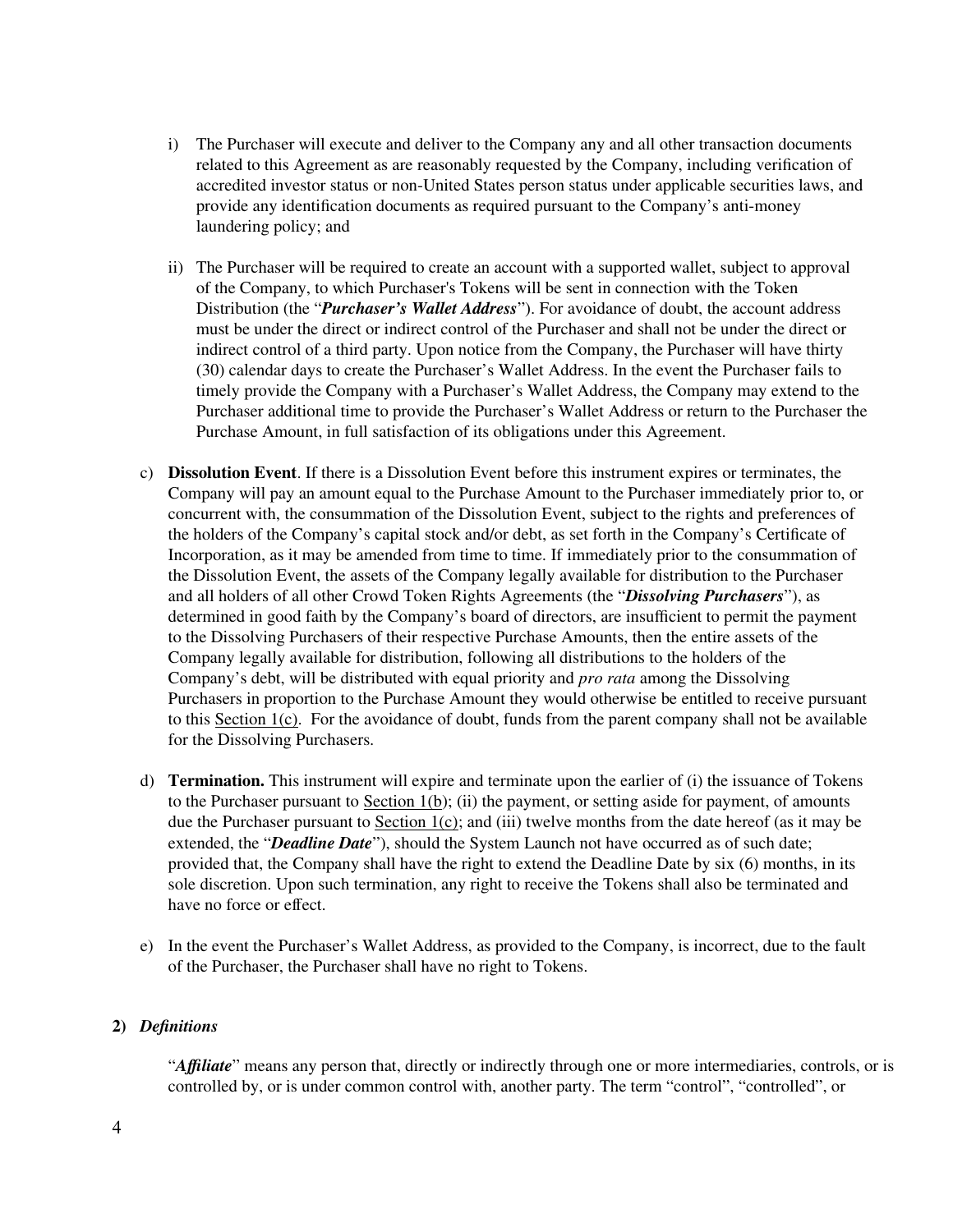"controlling" means the possession, directly or indirectly, of the power to direct the management and policies of a party, whether through the ownership of voting securities, by contract or otherwise.

 "*Dissolution Event*" means (i) a voluntary termination of operations of the Company, (ii) a general assignment for the benefit of the Company's creditors, (iii) a change in U.S. law or other laws which makes the use of the Tokens on the System, issuance of the Tokens or a System Launch impractical or unfeasible, as determined by the Company in its sole discretion, or (iv) any other liquidation, dissolution or winding up of the Company, whether voluntary or involuntary.

"*Offering*" means the sale of this and all other similar Crowd Token Rights Agreement instruments by the Company utilizing §4(a)(6) of the Securities Act on Republic's funding portal.

"*System*" means the PhunCoin ecosystem, which is intended to be a rewards marketplace and data exchange whereby users receive PhunCoin in exchange for their information and PhunCoin can be redeemed by users for goods and services. The System is currently in the development stage and is intended to enhance and augment Phunware's current mobile application platform, which enables businesses to engage, manage and monetize their end users / customers.

"*System Launch***"** means the Company's initial issuance of Tokens, which will only occur if the System is operational on a blockchain technology that will enable the Company to comply with the requirements of the federal securities laws and other applicable laws and regulations.

"*Republic*" means OpenDeal Portal LLC, dba Republic or an Affiliate, operating a FINRA licensed funding portal accessible at [https://republic.co](https://republic.co/) or a successor thereto.

### **3)** *Company Representations*

- a) The Company is a corporation duly organized, validly existing and in good standing under the laws of Wyoming, and has the power and authority to own, lease and operate its properties and carry on its business as now conducted.
- b) The execution, delivery and performance by the Company of this instrument is within the power of the Company and, other than with respect to the actions to be taken when Rights or the Tokens are to be issued to the Purchaser, has been duly authorized by all necessary actions on the part of the Company. This instrument constitutes a legal, valid and binding obligation of the Company, enforceable against the Company in accordance with its terms, except as limited by bankruptcy, insolvency or other laws of general application relating to or affecting the enforcement of creditors' rights generally and general principles of equity. To the knowledge of the Company, it is not in violation of (i) its current certificate of incorporation or bylaws, (ii) any material statute, rule or regulation applicable to the Company or (iii) any material indenture or contract to which the Company is a party or by which it is bound, where, in each case, such violation or default, individually, or together with all such violations or defaults, could reasonably be expected to have a material adverse effect on the Company.
- c) To the knowledge of the Company, the performance and consummation of the transactions contemplated by this instrument do not and will not: (i) violate any material judgment, statute, rule or regulation applicable to the Company; (ii) result in the acceleration of any material indenture or contract to which the Company is a party or by which it is bound; or (iii) result in the creation or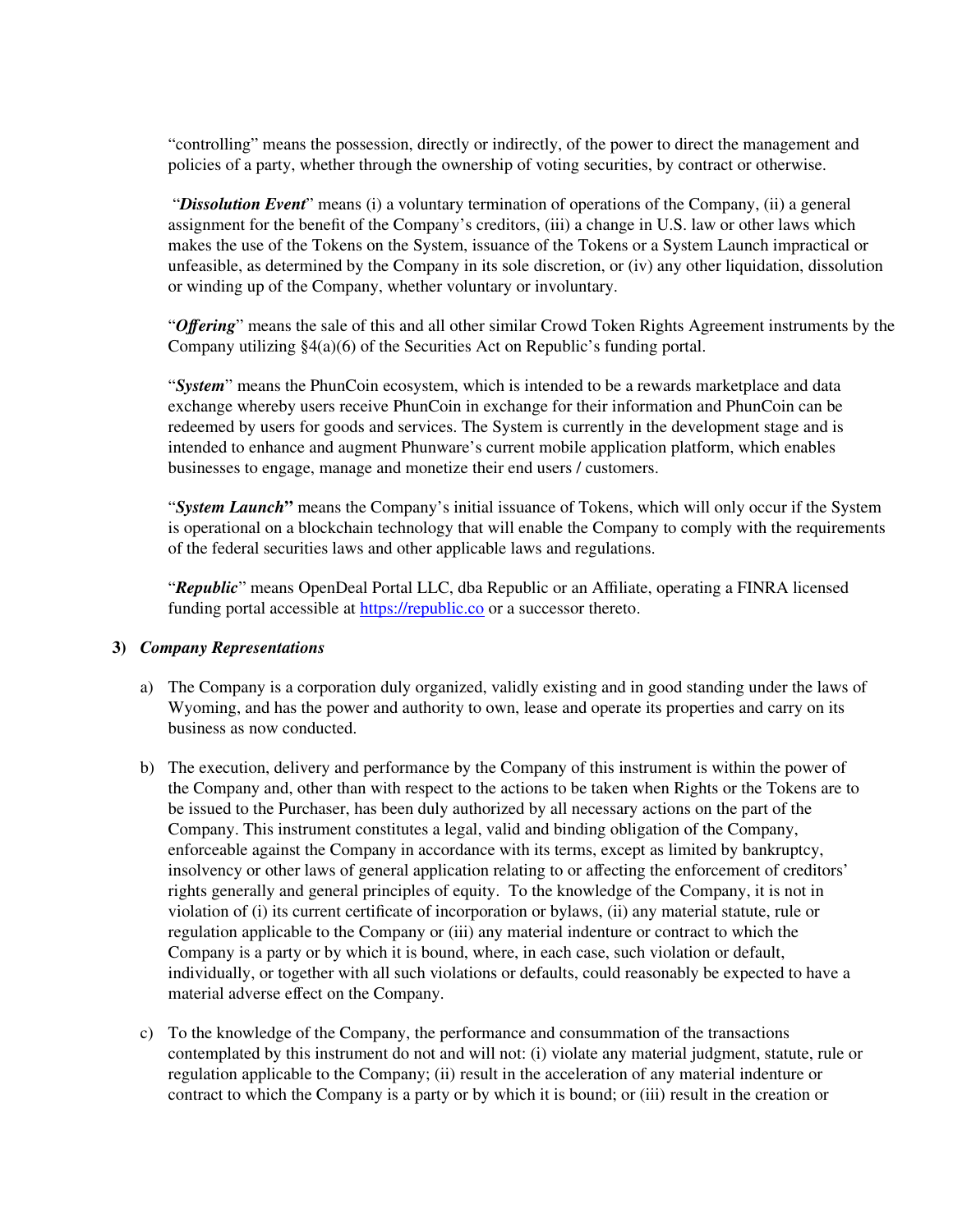imposition of any lien upon any property, asset or revenue of the Company or the suspension, forfeiture, or nonrenewal of any material permit, license or authorization applicable to the Company, its business or operations.

- d) No consents or approvals are required in connection with the performance of this instrument, other than: (i) the Company's corporate approvals; (ii) any qualifications or filings under applicable securities laws; and (iii) necessary corporate approvals for the authorization of Tokens issuable pursuant to Section 1.
- e) The Company has the expertise and other resources to develop Tokens or cause an Affiliate to develop Tokens and intends to develop, or cause the development, of Tokens.
- f) NEITHER THE COMPANY NOR ANY OF ITS AFFILIATES MAKES ANY WARRANTY WHATSOEVER WITH RESPECT TO THE TOKENS, INCLUDING ANY (I) WARRANTY OF MERCHANTABILITY; (II) WARRANTY OF FITNESS FOR A PARTICULAR PURPOSE; (III) WARRANTY OF TITLE; OR (IV) WARRANTY AGAINST INFRINGEMENT OF INTELLECTUAL PROPERTY RIGHTS OF A THIRD PARTY; WHETHER ARISING BY LAW, COURSE OF DEALING, COURSE OF PERFORMANCE, USAGE OR TRADE, OR OTHERWISE EXCEPT AS EXPRESSLY SET FORTH HEREIN. PURCHASER ACKNOWLEDGES THAT IT HAS NOT RELIED UPON ANY REPRESENTATION OR WARRANTY MADE BY THE COMPANY OR ANY OF ITS AFFILIATES OR ANY OTHER PERSON ON BEHALF OF THE COMPANY OR ANY OF ITS AFFILIATES.
- g) The Company or a duly authorized Affiliate of the Company shall be solely responsible for the transfer of Tokens to the Purchaser.
- h) The Company is (i) not required to file reports pursuant to section 13 or section 15(d) of the Securities Exchange Act of 1934 (the "Exchange Act"), (ii) not an investment company as defined in section 3 of the Investment Company Act of 1940, and is not excluded from the definition of investment company by section  $3(b)$  or section  $3(c)$  of such Act, (iii) not disqualified from selling securities under Rule 503(a) of Regulation CF, (iv) not barred from selling securities under  $\S4(a)(6)$  due to a failure to make timely annual report filings, (vi) not planning to engage in a merger or acquisition with an unidentified company or companies, and (vii) organized under, and subject to, the laws of a state or territory of the United States or the District of Columbia.

### **4)** *Purchaser Representations*

- a) The Purchaser has full legal capacity, power and authority to execute and deliver this instrument and to perform its obligations hereunder. This instrument constitutes a valid and binding obligation of the Purchaser, enforceable in accordance with its terms, except as limited by bankruptcy, insolvency or other laws of general application relating to or affecting the enforcement of creditors' rights generally and general principles of equity.
- b) The Purchaser has been advised that this instrument has not been registered under the Securities Act or any state securities laws and is offered and sold hereby pursuant to Section  $4(a)(6)$  of the Securities Act. The Purchaser understands that this instrument may not be resold or otherwise transferred unless they are registered under the Securities Act and applicable state securities laws or pursuant to Rule 501 of Regulation CF, in which case certain state transfer restrictions may apply.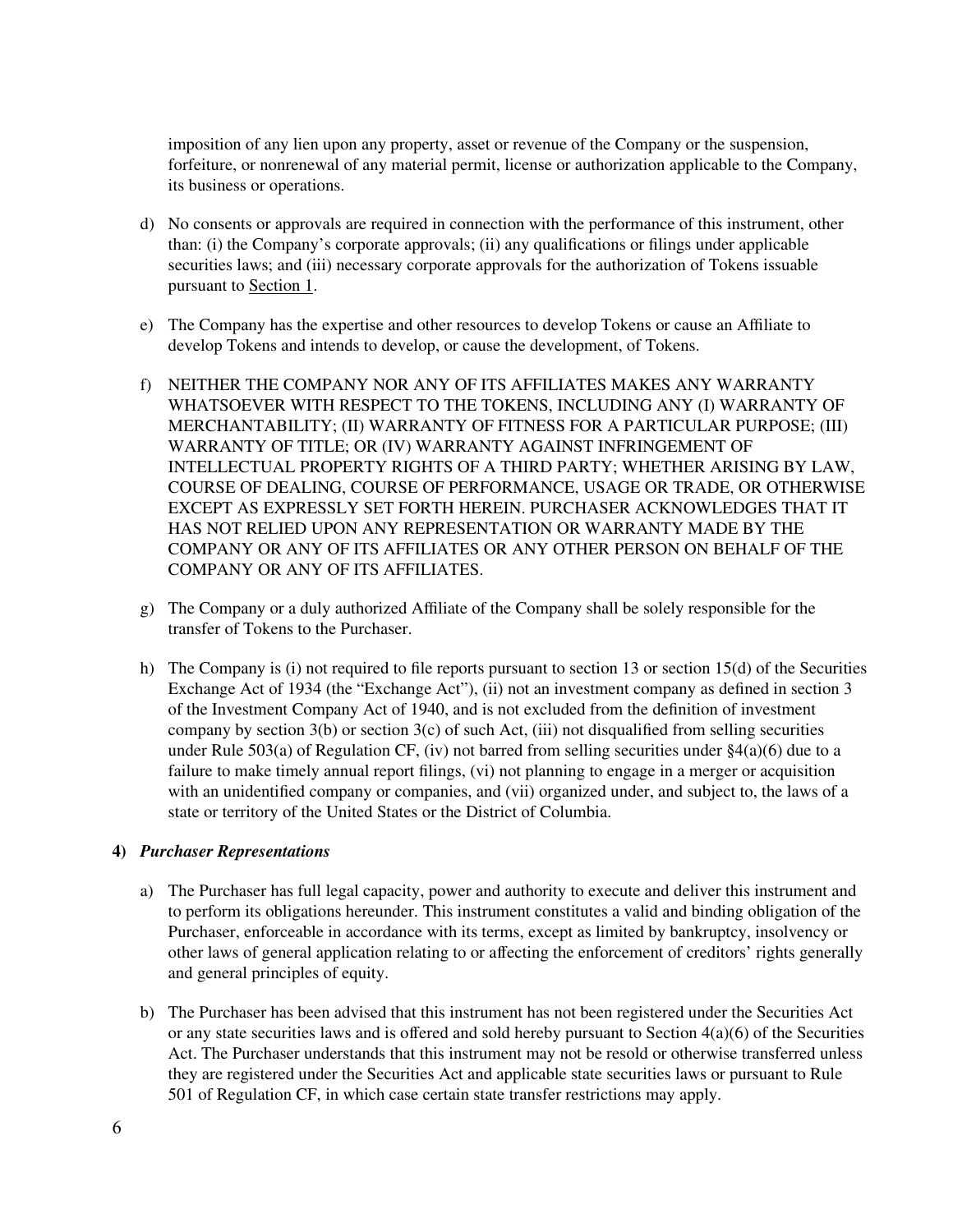- c) The Purchaser is entering in this instrument not with a view to, or for resale or otherwise redistribute the same.
- d) The Purchaser acknowledges its understanding that neither this instrument nor the Tokens are legal tender or are backed by the government, and accounts and value balances are not subject to Federal Deposit Insurance Corporation ("FDIC") or Securities Investor Protection Corporation ("SIPC") protections, and therefore, accounts and value balances are not subject to FDIC or SIPC protections.
- e) The Purchaser acknowledges, and is entering into this instrument in compliance with, the investment limitations set forth in Rule  $100(a)(2)$  of Regulation CF, promulgated under Section  $4(a)(6)(B)$  of the Securities Act.
- f) The Purchaser acknowledges that the Purchaser has received all the information the Purchaser has requested from the Company and the Purchaser considers necessary or appropriate for deciding whether to acquire this instrument, and the Purchaser represents that the Purchaser has had an opportunity to ask questions and receive answers from the Company regarding the terms and conditions of this instrument and to obtain any additional information necessary to verify the accuracy of the information given to the Purchaser. In deciding to purchase this instrument, the Purchaser is not relying on the advice or recommendations of the Company or of Republic and the Purchaser has made its own independent decision that the purchase of this instrument is suitable and appropriate for the Purchaser. The Purchaser understands that no federal or state agency has passed upon the merits or risks in this instrument or made any finding or determination concerning the fairness or advisability of this purchase. The Purchaser understands that neither the Company nor any of its respective Affiliates or agents have made any representations regarding the proper characterization of this instrument or Tokens derived from it, for the purposes of determining Purchaser's authority or suitability to invest in them.
- g) The Purchaser understands and acknowledges that as a holder of a Crowd Token Rights Agreement or the Tokens, the Purchaser shall (i) have no voting, information or inspection rights, aside from any disclosure requirements the Company is required to make under relevant securities regulations, and (ii) not have an equity interest in the Company.
- h) The Purchaser acknowledges that they have relied solely on the information contained in the Company's latest Form C filing to make the decision to purchase this instrument.
- i) The Purchaser understands that the Tokens received pursuant hereto shall be subject to terms that will be determined exclusively by the Company or an Affiliate thereof and that such terms may prevent or condition the transfer of such Tokens and otherwise restrict the use of Tokens and impair or eliminate the value of any Tokens. The Purchaser understands that no public market now exists for any of the securities issued by the Company, and that the Company has made no assurances that a public market will ever exist for this instrument or any Tokens used to satisfy the obligations hereunder. The Purchaser has reviewed and understands the "Risk Disclosure" section of the Company's latest Form C, filed with the SEC, to which this instrument is an exhibit. The Purchaser has consulted, or has had an opportunity to consult, with financial, tax, legal, accounting and other advisors prior to executing this instrument.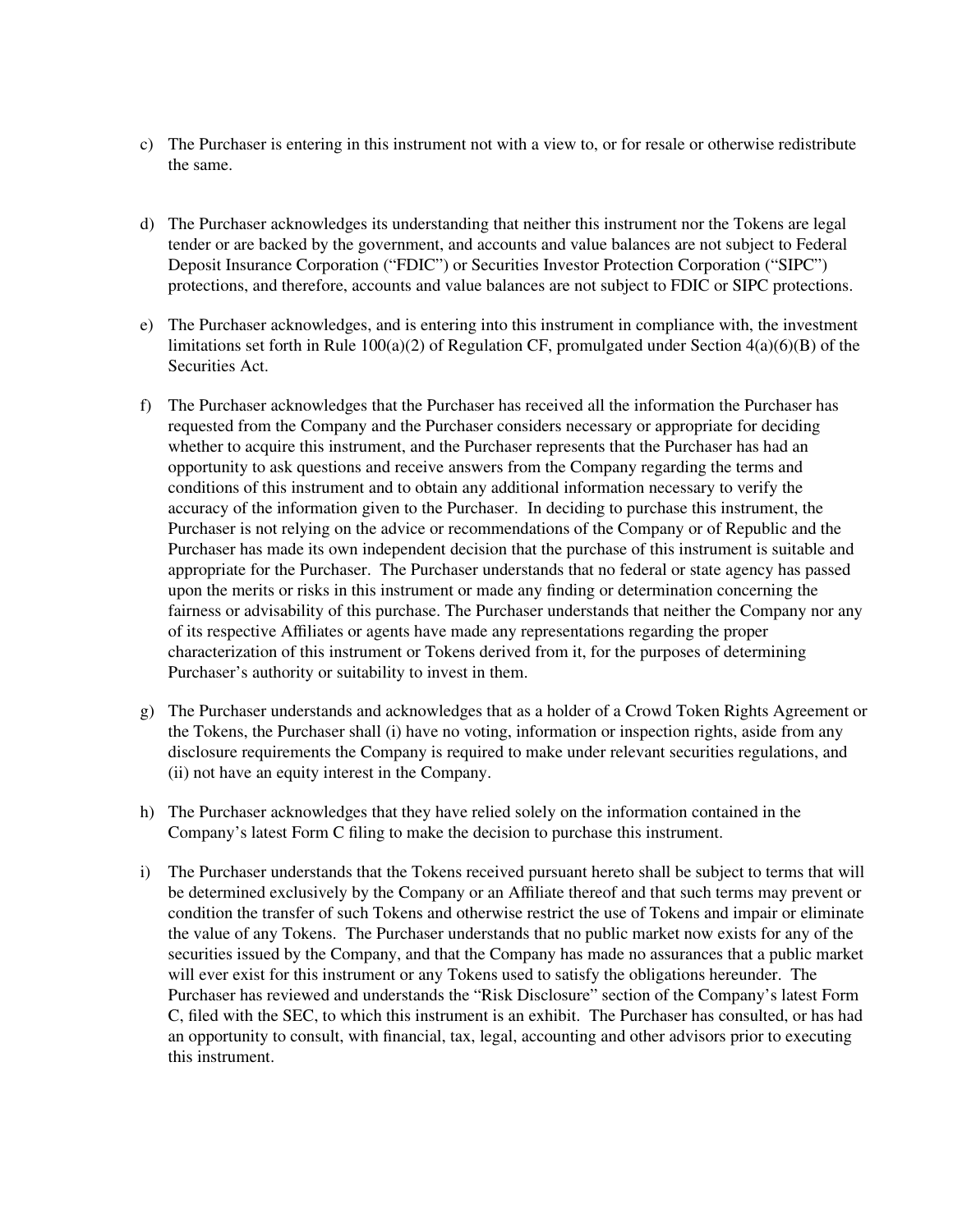- j) If the Purchaser is not a United States person (as defined by Section  $7701(a)(30)$  of the Internal Revenue Code of 1986, as amended), the Purchaser hereby represents that the transaction contemplated hereunder satisfies all of the laws of its jurisdiction (including any laws governing the offer or sale of securities, the legal requirements within its jurisdiction for the purchase of this instrument and the Tokens, any foreign exchange restrictions applicable to such purchase, any governmental or other consents that may need to be obtained, and the income tax and other tax consequences, if any, that may be relevant to the purchase, holding, conversion, redemption, sale, or transfer of this instrument). The Purchaser acknowledges and agrees that the Company has taken no action in foreign jurisdictions with respect to the offer or sale of this instrument.
- k) If the Purchaser is a corporation, partnership, limited liability company, trust, or other entity, it represents that: (i) it is duly organized, validly existing and in good standing in its jurisdiction of incorporation or organization and has all requisite power and authority to execute and deliver this instrument and purchase the Tokens as provided herein; (ii) its purchase of the Tokens will not result in any violation of, or conflict with, any term or provision of its charter, by-laws or other organizational documents or any other instrument or agreement to which the Purchaser is a party or is subject; (iii) the execution and delivery of this instrument and Purchaser's purchase of the Tokens has been duly authorized by all necessary action on behalf of the Purchaser; and (iv) all of the documents relating to the Purchaser's purchase of this instrument have been duly executed and delivered on behalf of the Purchaser and constitute a legal, valid and binding agreement of the Purchaser. Purchaser hereby represents and warrants that the above representations and warranties shall be deemed to have been made on behalf of such entity and the Purchaser has made the same after due inquiry to determine the truthfulness of such representations and warranties.
- l) The Purchaser understands that this instrument is being offered in a regulation crowdfunding offering with other Crowd Token Rights Agreements, and all participants in the aforementioned offering, together, "Purchasers," will have the same rights and obligations.
- m) The Purchaser understands that Purchaser bears sole responsibility for any taxes as a result of the matters and transactions this instrument contemplates, and any future acquisition, ownership, use, sale or other disposition of the Rights or the Tokens held by the Purchaser. The Purchaser shall pay the Purchase Amount without deduction or withholding of any taxes and, to the extent required under applicable law, shall be solely responsible for withholding, collecting, reporting, paying, settling and remitting any and all taxes to the appropriate tax authorities in each jurisdiction in which the Purchaser may be liable to pay tax. To the extent permitted by law, the Purchaser agrees to indemnify, defend and hold the Company or any of its Affiliates, employees or agents (including developers, auditors, contractors or founders) harmless for any claim, liability, assessment or penalty with respect to any taxes (other than any net income taxes of the Company that result from the issuance of Tokens to the Purchaser) associated with or arising from the Purchaser's acquisition of Rights or the Tokens hereunder, or the use or ownership of Rights or the Tokens.

WITHOUT LIMITING THE GENERALITY OF THE FOREGOING, THE PURCHASER ASSUMES ALL RISK AND LIABILITY FOR THE RESULTS OBTAINED BY THE USE OF ANY RIGHTS OR TOKENS AND REGARDLESS OF ANY ORAL OR WRITTEN STATEMENTS MADE BY THE COMPANY, BY WAY OF TECHNICAL ADVICE OR OTHERWISE, RELATED TO THE USE OF THE RIGHTS OR THE TOKENS.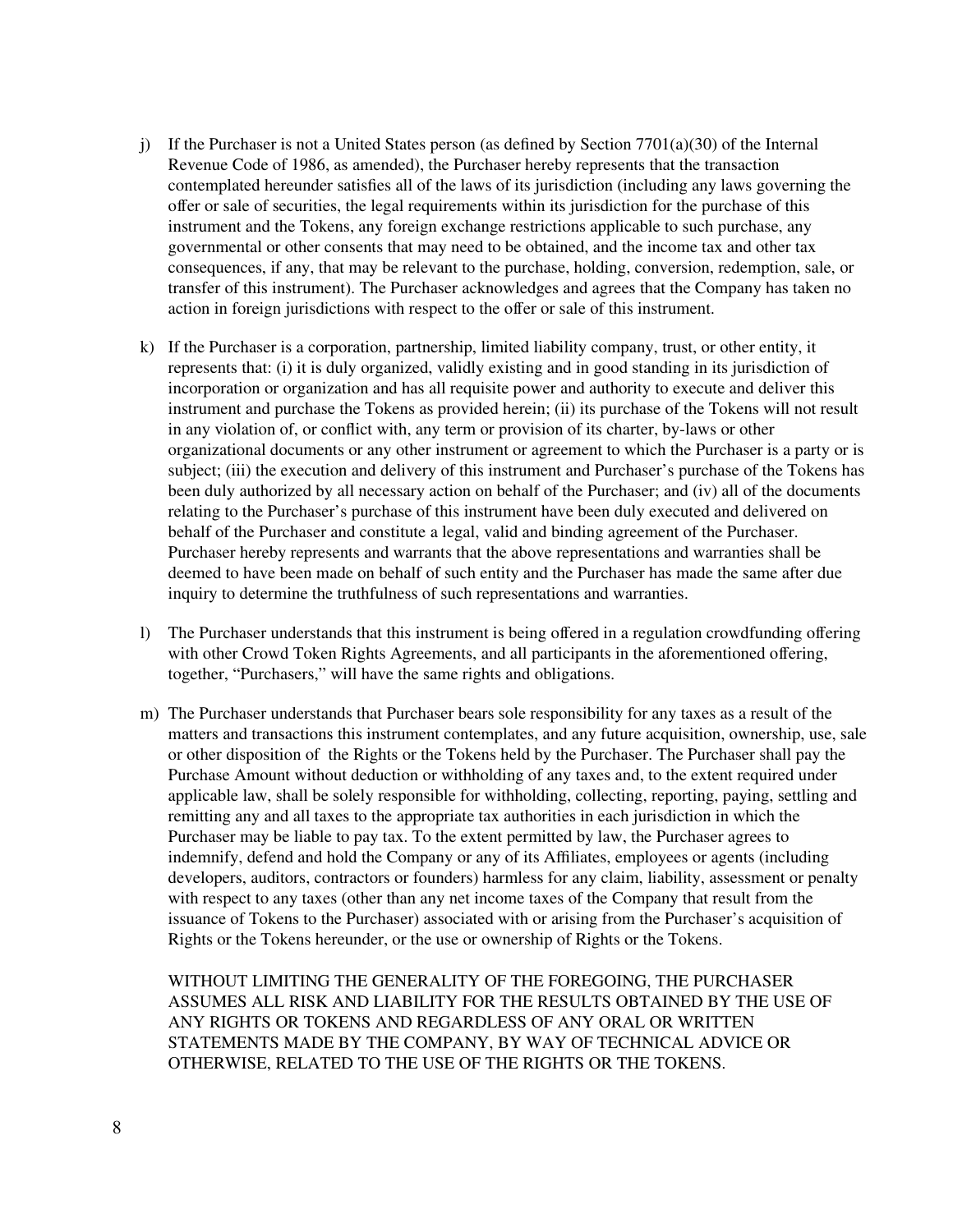- n) The Purchaser acknowledges that it is the rightful owner of or has the appropriate and lawful right to use the Purchaser's Wallet Address provided to Republic and the Company.
- o) The Purchaser understands that it has no right against the Company or any other Person except in the event of the Company's breach of this instrument or intentional fraud.

THE COMPANY'S AGGREGATE LIABILITY ARISING OUT OF OR RELATED TO THIS INSTRUMENT, WHETHER ARISING OUT OF OR RELATED TO BREACH OF CONTRACT, TORT OR OTHERWISE, SHALL NOT EXCEED THE TOTAL OF THE AMOUNTS PAID TO THE COMPANY PURSUANT TO THIS INSTRUMENT. NEITHER THE COMPANY NOR ITS REPRESENTATIVES SHALL BE LIABLE FOR CONSEQUENTIAL, INDIRECT, INCIDENTAL, SPECIAL, EXEMPLARY, PUNITIVE OR ENHANCED DAMAGES, LOST PROFITS OR REVENUES OR DIMINUTION IN VALUE, ARISING OUT OF OR RELATING TO ANY BREACH OF THIS INSTRUMENT.

- p) The Purchaser has sufficient understanding of cryptographic tokens, token storage mechanisms (such as token wallets), and blockchain technology to understand the Tokens, including their risks, uses and limitations and terms in this Agreement and to appreciate the risks and implications of purchasing the Rights pursuant to this Agreement. The Purchaser represents that it has obtained sufficient information about the Tokens to make an informed decision to purchase the Rights and has read and understood the terms of this Agreement. The Purchaser is responsible for implementing reasonable measures for securing the wallet, vault or other storage mechanism the Purchaser uses to receive and hold Tokens it receives from the Company, including any requisite private key(s) or other credentials necessary to access such storage mechanism(s). If the Purchaser's private key(s) or other access credentials are lost, the Purchaser acknowledges that it may lose access to its Tokens. The Company is not responsible for any such losses.
- q) The Purchaser represents that it has full control of the Purchaser's Wallet Address, including all private keys required to transfer Tokens from and otherwise use such address, and has implemented reasonable security measures to protect the Purchaser's Wallet Address from unauthorized access.
- r) The Purchaser acknowledges that neither the Company nor Republic will have access to or control the Purchaser's Wallet Address' private key(s).
- s) The Purchaser agrees to be bound by any affirmation, assent or agreement that it transmits to the Company or the Company's affiliate by computer or other electronic devise, including internet, telephonic and wireless devices, including, but not limited to, any consent it gives to receive communications from the Company or any of the Company's affiliates solely through electronic transmission. The Purchase agrees that when it clicks on "I Agree," "I Consent," or other similarly worded button or entry field with its mouse, keystroke or other device, the Purchaser's agreement or consent will be legally binding and enforceable against it and will be the legal equivalent of its handwritten signature on an agreement that is printed on paper. The Purchaser agrees that the Company and any of the Company's affiliates may send the Purchaser electronic copies of any and all communications associated with its purchase of Tokens.
- t) The Purchaser understands and expressly accepts that the Tokens have been created and will be delivered to the Purchaser at the sole risk of the Purchaser on an "AS IS" and "UNDER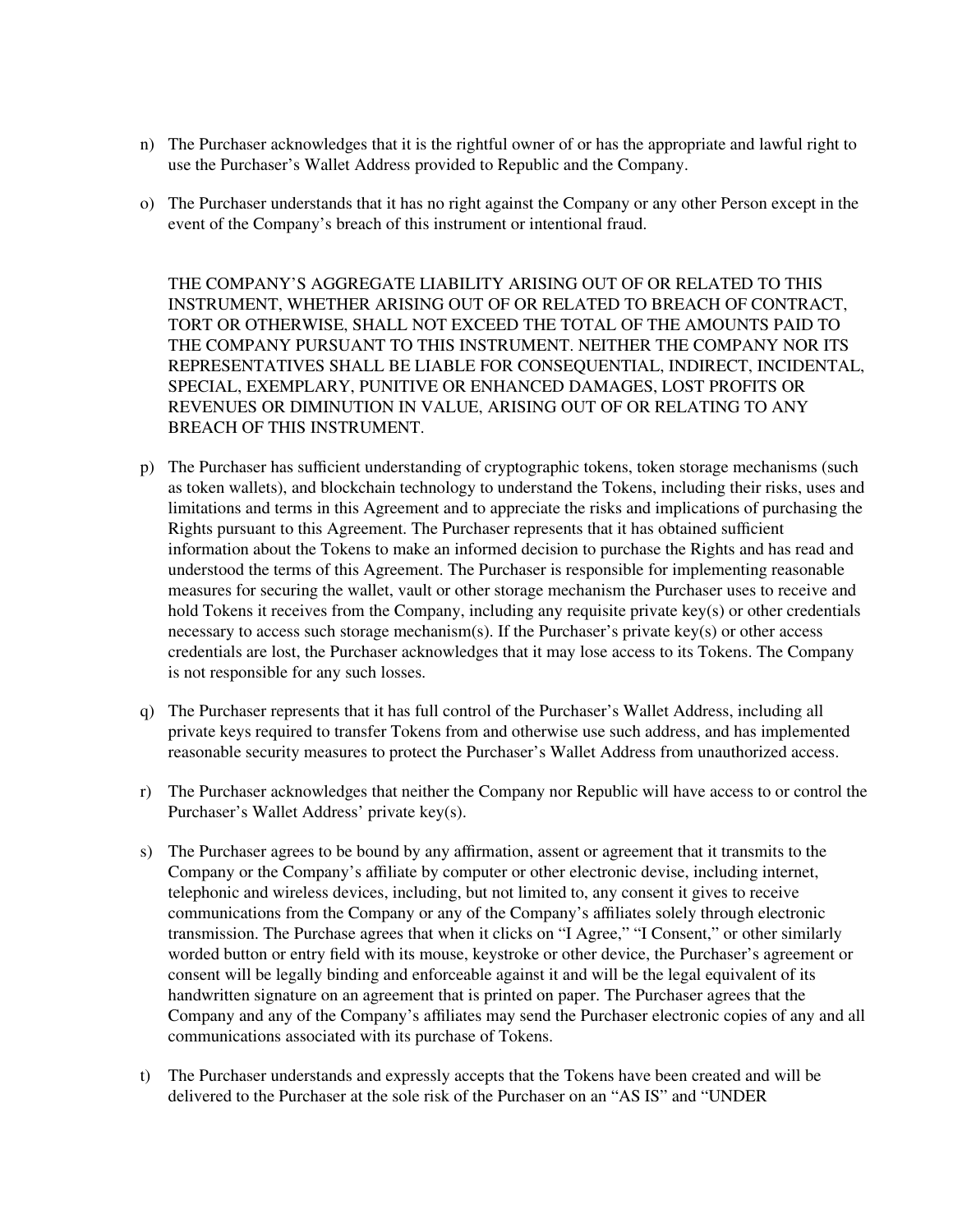DEVELOPMENT" basis. The Purchaser understands and expressly accepts that the Purchaser has not relied on any representations or warranties made by the Company outside of this instrument, including, but not limited to, conversations of any kind, whether through oral or electronic communication, or any white paper. WITHOUT LIMITING THE GENERALITY OF THE FOREGOING, THE INVESTOR ASSUMES ALL RISK AND LIABILITY FOR THE RESULTS OBTAINED BY THE USE OF ANY TOKENS AND REGARDLESS OF ANY ORAL OR WRITTEN STATEMENTS MADE BY THE COMPANY, BY WAY OF TECHNICAL ADVICE OR OTHERWISE, RELATED TO THE USE OF THE TOKENS.

- u) THE PURCHASER EXPRESSLY REPRESENTS AND WARRANTS THEIR UNDERSTANDING THAT THIS INSTRUMENT OR ANY TOKENS RESULTING FROM SAID INSTRUMENT MAY NOT BE OFFERED, SOLD OR OTHERWISE TRANSFERRED, PLEDGED OR HYPOTHECATED EXCEPT AS PERMITTED BY RULE 501 OF REGULATION CROWDFUNDING UNDER THE SECURITIES ACT AND APPLICABLE STATE SECURITIES LAWS OR PURSUANT TO AN EFFECTIVE REGISTRATION STATEMENT OR EXEMPTION THEREFROM.
- v) THE PURCHASER IS NOT A RESIDENT OF THE STATE OF NEW YORK NOR A RESIDENT OF ANY FOREIGN COUNTRY IN WHICH THE OFFER, SALE OR OWNERSHIP OF THE RIGHTS OR THE TOKENS IS PROHIBITED.

#### 5) *Transfer Restrictions*

The Purchaser understands and agrees that the Company may place the legend set forth below or a similar legend on any book entry or other forms of notation evidencing this Crowd Token Rights Agreement (and any Tokens issued pursuant to this Crowd Token Rights Agreement), together with any other legends that may be required by state or federal securities laws, the Company's charter or bylaws or similar constituent documents, as applicable, any other agreement between the Purchaser and the Company or any agreement between the Purchaser and any third party:

THIS INSTRUMENT HAS BEEN ISSUED PURSUANT TO SECTION 4(A)(6) OF THE SECURITIES ACT OF 1933, AS AMENDED (THE "SECURITIES ACT"), AND NEITHER IT NOR ANY SECURITIES ISSUABLE PURSUANT HERETO HAVE BEEN REGISTERED UNDER THE SECURITIES ACT OR THE SECURITIES LAWS OF ANY STATE. THESE SECURITIES MAY NOT BE OFFERED, SOLD OR OTHERWISE TRANSFERRED, PLEDGED OR HYPOTHECATED EXCEPT AS PERMITTED BY RULE 501 OF REGULATION CROWDFUNDING UNDER THE SECURITIES ACT AND APPLICABLE STATE SECURITIES LAWS OR PURSUANT TO AN EFFECTIVE REGISTRATION STATEMENT OR EXEMPTION THEREFROM.

The Purchaser acknowledges and agrees that it has truthfully and fully complied with Republic's Know Your Customer ("*KYC*") test, whereby the Purchaser will be screened against the Office of Foreign Assets Control lists and other watch lists. The Purchaser agrees to provide Republic with the relevant information and assistance in this process in a timely manner. If the Purchaser does not provide the information reasonably requested by Republic, then the Company shall not be obligated to complete the sale or deliver Tokens to the Purchaser.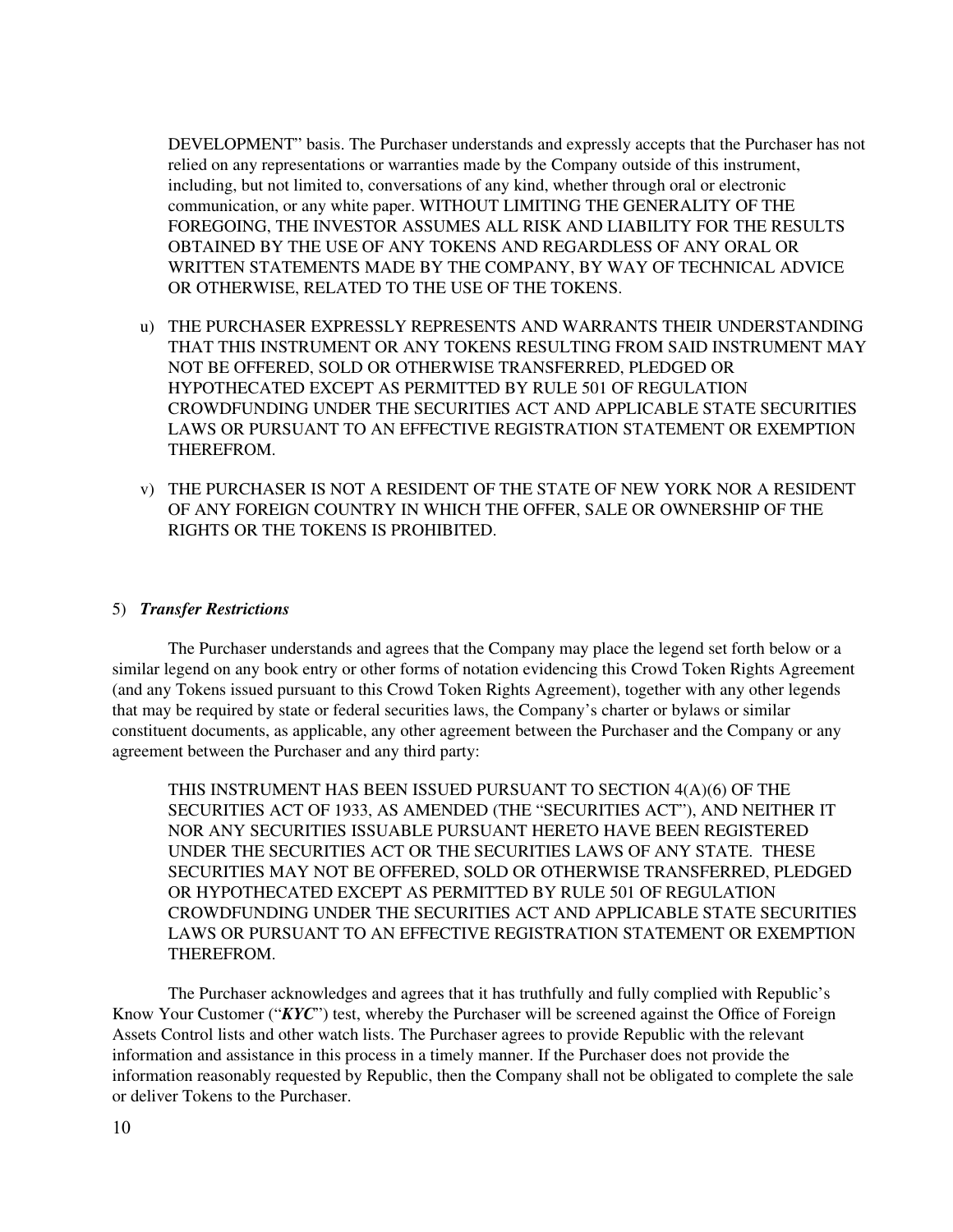### 6) *Miscellaneous*

- a) This instrument sets forth the entire agreement and understanding of the parties relating to the subject matter herein and supersedes all prior or contemporaneous disclosures, discussions, understandings and agreements, whether oral of written, between them. This instrument is one of a series of similar instruments entered into by the Company from time to time. Any provision of this instrument may be amended, waived or modified only upon the written consent of the Company and the holders of a majority, in the aggregate, of the Purchase Amounts paid to the Company with respect to all Rights pursuant to the Crowd Token Rights Agreements outstanding at the time of such amendment, waiver or modification.
- b) All notices under this instrument will be sent via email or electronic communication facilitated by the Republic funding portal, notice will be considered effective when sent. The Company may post updates on its website as a courtesy to Purchasers, but is not required to, nor will updates posted exclusively on the Company's website be considered effective notice unless each Purchaser is directed to said website via email or through the platform that facilitated the offering of this instrument. The Purchaser must keep the Company informed of any changes to Purchaser's email address or any transfers of ownership of this instrument.
- c) The Purchaser is not entitled, as a holder of this instrument, to vote or receive dividends or be deemed the holder of capital stock of the Company for any purpose, nor will anything contained herein be construed to confer on the Purchaser, as such, any of the rights of a stockholder of the Company or any right to vote for the election of directors or upon any matter submitted to stockholders at any meeting thereof, or to give or withhold consent to any corporate action or to receive notice of meetings, or to receive subscription rights or otherwise.
- d) Neither this instrument nor the rights contained herein may be assigned, sold, disposed of, pledged, hypothecated or otherwise transferred, by operation of law or otherwise, by either party without the prior written consent of the other; provided that the Company may assign this instrument in whole, without the consent of the Purchaser, to an Affiliate or in connection with a reincorporation to change the Company's domicile.
- e) In the event any one or more of the provisions of this instrument is for any reason held to be invalid, illegal or unenforceable, in whole or in part or in any respect, or in the event that any one or more of the provisions of this instrument operate or would prospectively operate to invalidate this instrument, then and in any such event, such provision(s) only will be deemed null and void and will not affect any other provision of this instrument and the remaining provisions of this instrument will remain operative and in full force and effect and will not be affected, prejudiced, or disturbed thereby.
- f) Any dispute, controversy or claim arising out of, relating to or in connection with this instrument, including the breach or validity thereof, shall be determined by final and binding arbitration administered by the American Arbitration Association (the "*AAA*") under its Commercial Arbitration Rules and Mediation Procedures ("*Commercial Rules*"). The award rendered by the arbitrator shall be final, non-appealable and binding on the parties and may be entered and enforced in any court having jurisdiction. There shall be one arbitrator agreed to by the parties within twenty (20) days of receipt by respondent of the request for arbitration or, in default thereof, appointed by the AAA in accordance with its Commercial Rules. The place of arbitration shall be Austin, Texas. Except as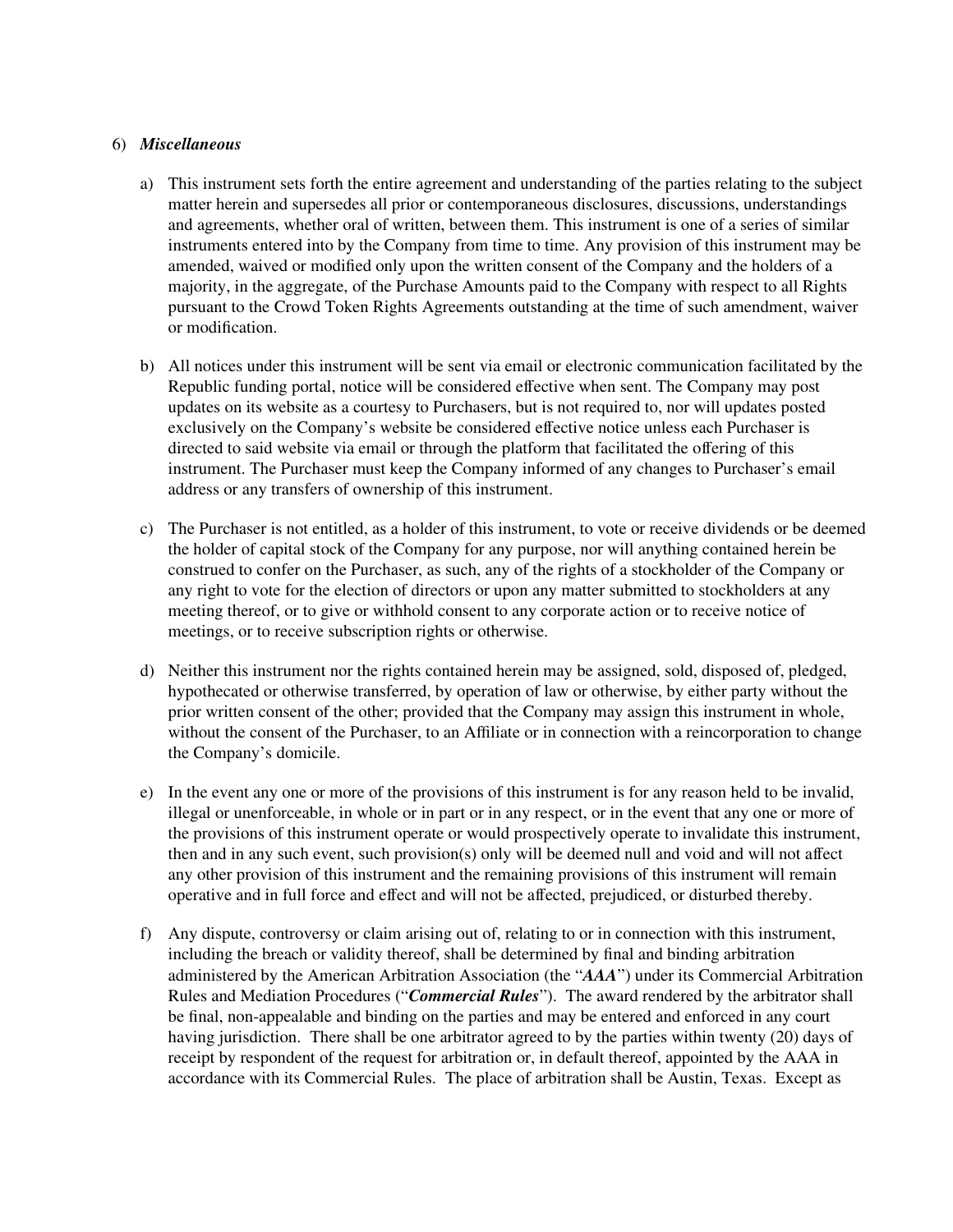may be required by law or to protect a legal right, neither a party nor the arbitrator may disclose the existence, content or results of any arbitration without the prior written consent of the other parties.

- g) The parties agree that any arbitration shall be limited to the dispute between the Company and the Purchaser individually and this instrument only. To the full extent permitted by law, (i) no arbitration shall be joined with any other; (ii) no dispute between the parties is to be arbitrated on a class-action basis or will utilize class action procedures; and (iii) Purchaser may not bring any dispute in a purported representative capacity on behalf of the general public or any other persons.
- h) Neither party shall be liable (or otherwise responsible) to the other party, nor be deemed to have defaulted under or breached this instrument, for any failure or delay in fulfilling or performing any term of this instrument, when and to the extent such failure or delay is caused by or results from acts beyond the first party's reasonable control, including, without limitation: (a) acts of God; (b) flood, fire, earthquake or explosion; (c) war, invasion, hostilities (whether war is declared or not), terrorist threats or acts, or other civil unrest; (d) changes in applicable law (including statute, regulation, court or administrative decision, agency policy or other legal changes) or (e) action by any governmental authority.
- i) All rights and obligations hereunder will be governed by the laws of the State of Delaware, without regard to the conflicts of law provisions of such jurisdiction.
- j) The Purchaser shall, and shall cause its Affiliates, to execute and deliver such additional documents, instruments, conveyances and assurances and take such further actions as may be reasonably requested by Company to carry out the provisions of this instrument and give effect to the transactions contemplated by this instrument, including, without limitation, to enable the Company, its Affiliates or the transactions contemplated by this instrument to comply with applicable laws.
- k) For U.S. federal, state and local income tax purposes, each of the Company and the Purchaser agree to treat this agreement as a contract for the purchase of Tokens, and will not take any position on any tax return, report, statement or other tax document that is inconsistent with such treatment, unless a contrary tax treatment is otherwise determined by the Company, any applicable tax authority or a court of competent jurisdiction.
- l) The Company shall not be liable or responsible to the Purchaser, nor be deemed to have defaulted under or breached this instrument, for any failure or delay in fulfilling or performing any term of this instrument, including without limitation, launching the System, consummating the System Launch or distributing Tokens, when and to the extent such failure or delay is caused by or results from acts beyond the affected party's reasonable control, including, without limitation: (a) acts of God; (b) flood, fire, hurricane, earthquake or explosion; (c) war, invasion, hostilities (whether war is declared or not), terrorist threats or acts, or other civil unrest; (d) Law; or (e) action by any Governmental Authority. There is no guarantee that the Company will be successful at developing the Tokens or the System. A state or country could prohibit the commercial or non-commercial use of the cryptographic methods necessary to the release of the Tokens and operation of the System. Any of these negative outcomes may lead the Company to forgo its plan to conduct the System Launch and/or otherwise release the Tokens. As a result, the Company may be unable to deliver Tokens pursuant to this Agreement or reimburse the Purchase Price received under this Agreement.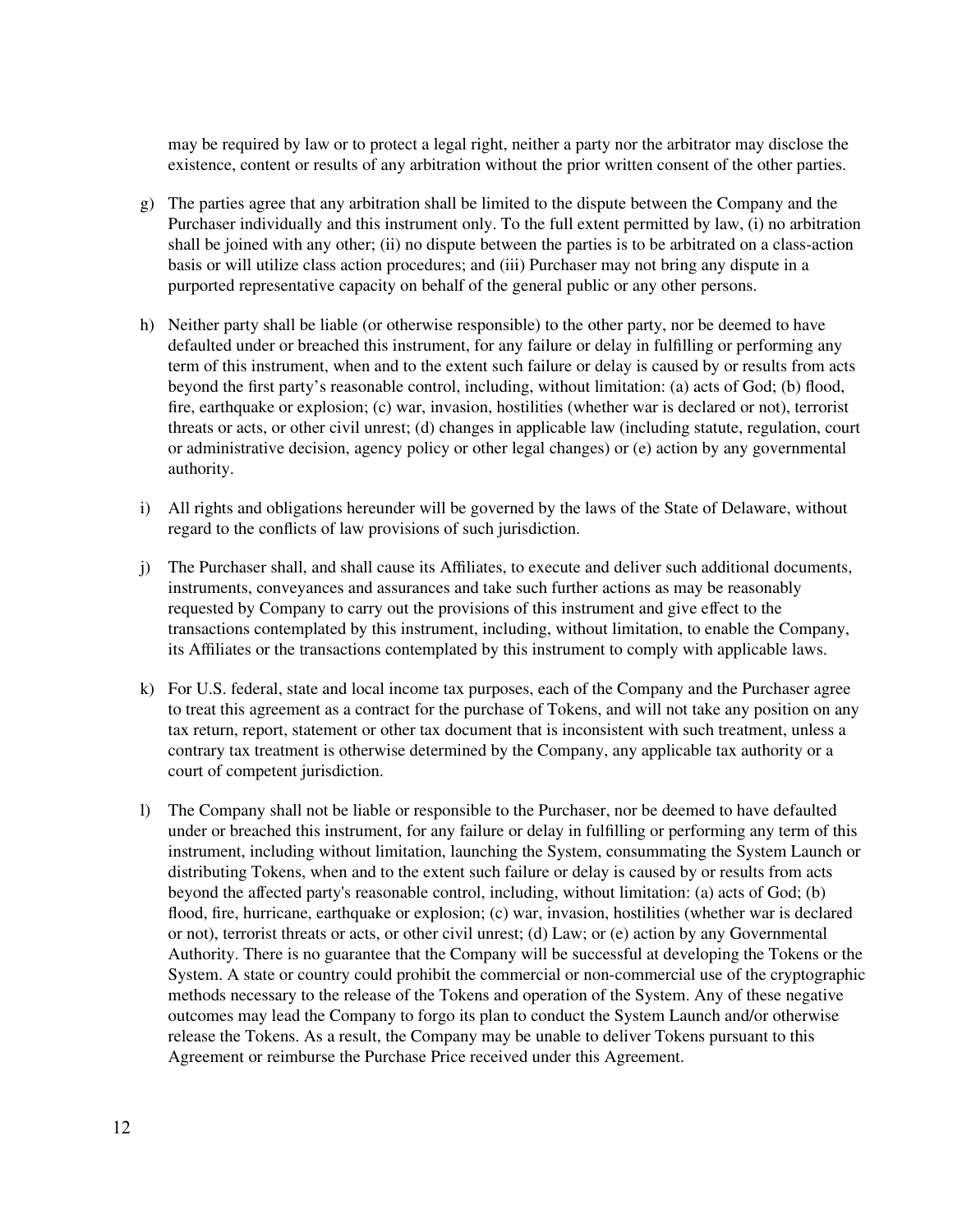(*Signature page follows*)